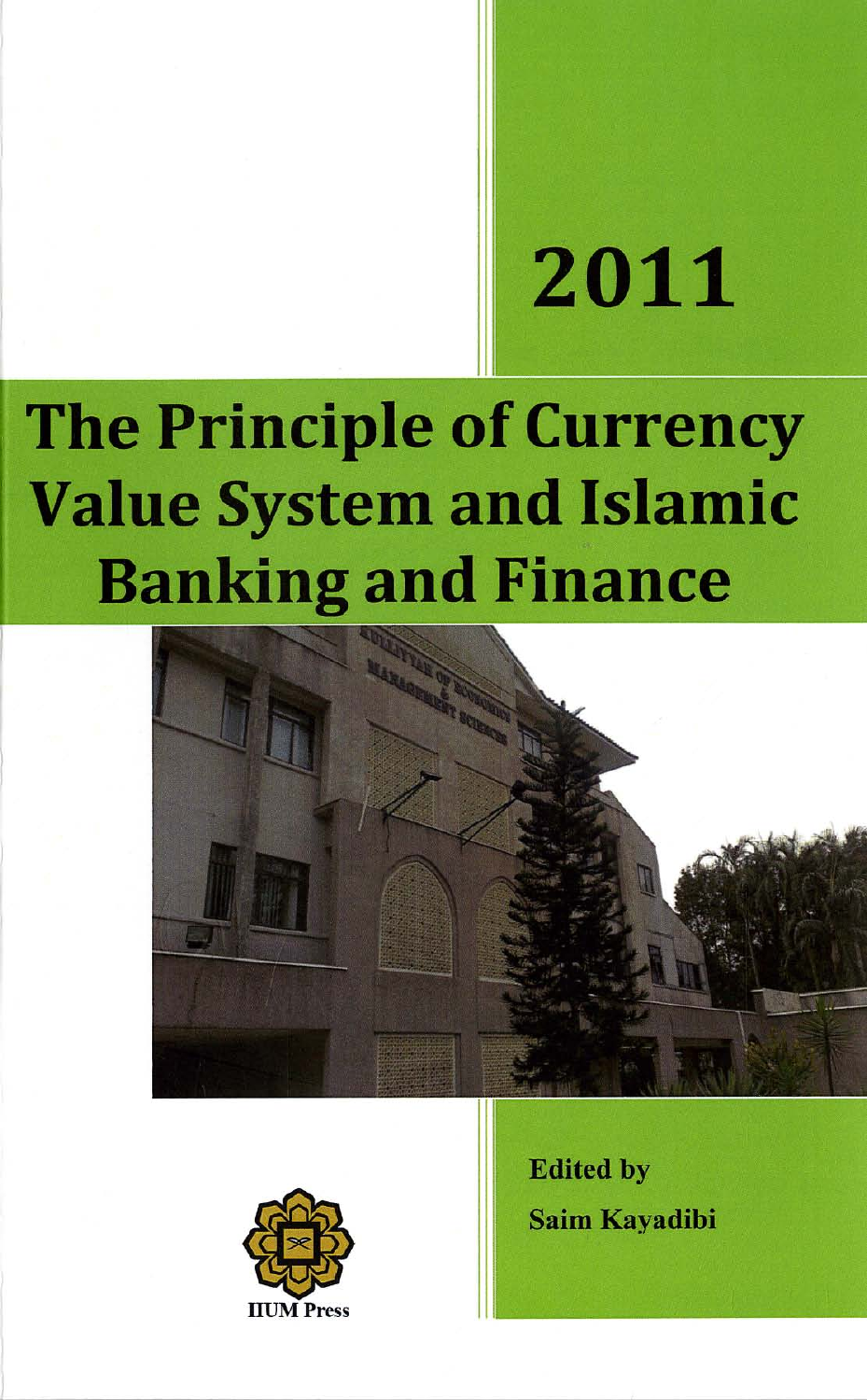## The Principle of Currency **Value System** and **Islamic Banking and Finance**

**Edited by** 

### Saim Kayadibi



**IIUM** Press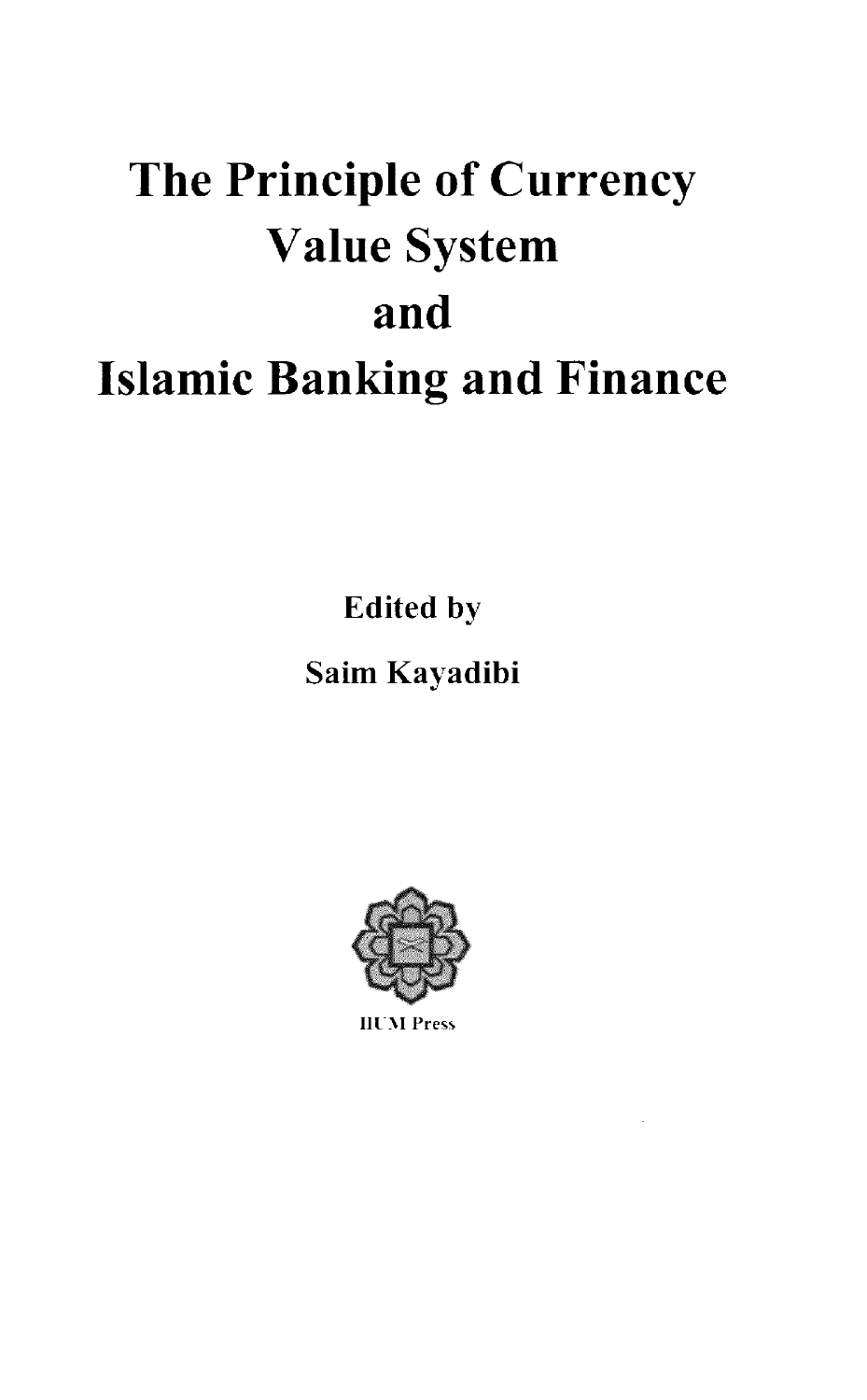#### Published by **IIUM** Press International Islamic University Malaysia (IIUM) First Edition 2011 C IIUM Press, IIUM

All rights reserved. No part of this publication may be reproduced, stored in a retrieval system, or transmitted, in any form or by any means, electronic. mechanical, photocopying, recording, or otherwise, without any prior written permission of the publisher.

Perpustakaan Negara Malaysia Cataloguing-in Publication Data

Saim Kayadibi: The Principle of Currency Value System and Islamic Banking and Finance

ISBN: 978 967 418 118 5

Printed by **IIUM PRINTING SDN.BHD.** No. 1. Jalan Industri Batu Caves 1/3 Taman Perindustrian Batu Caves **Batu Caves Centre Point** 68100 Batu Caves Selangor Darul Ehsan Tel: +603-6188 1542 / 44 / 45 Fax: +603-6188 1543 EMAIL: iiumprinting@yahoo.com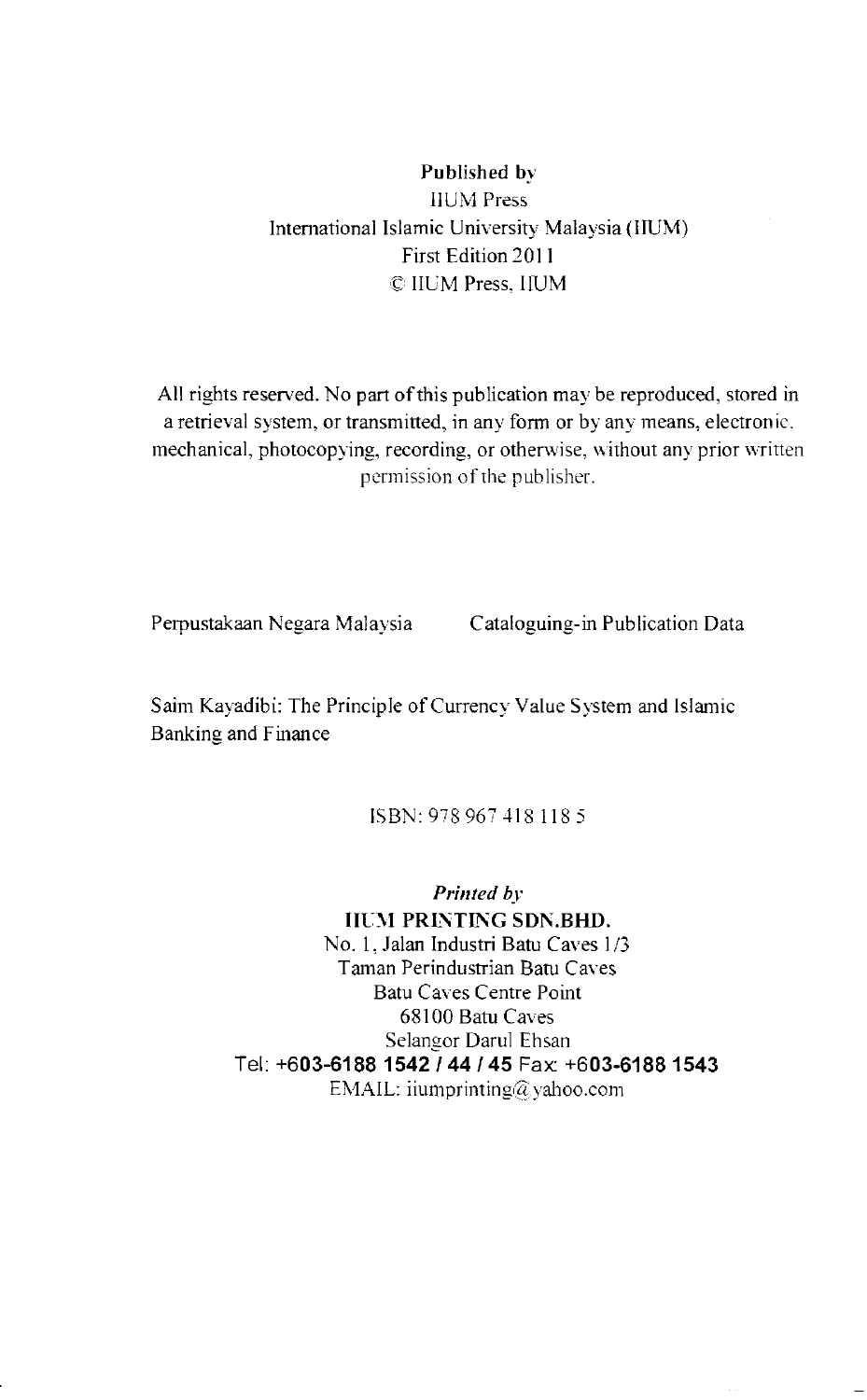#### Contents

| iii<br>Preface                                          |  |
|---------------------------------------------------------|--|
| <b>Chapter 1</b>                                        |  |
| The Implication of Richard Nixon Did Not Remove the     |  |
| Principle of Currency Value Based on Nation Gold        |  |
|                                                         |  |
| <b>Chapter 2</b>                                        |  |
|                                                         |  |
| <b>Chapter 3</b>                                        |  |
| Forex Trading: Conventional and Islamic Perspective55   |  |
| <b>Chapter 4</b>                                        |  |
|                                                         |  |
| Chapter 5                                               |  |
| Towards Realizing The Maqasid Al-Shariah: A Critique Of |  |
|                                                         |  |
| <b>Chapter 6</b>                                        |  |
| Purchasing a Good from One's Own Business115            |  |
| <b>Chapter 7</b>                                        |  |
|                                                         |  |
| Chapter 8                                               |  |
|                                                         |  |
| Chapter 9                                               |  |
| Lucky Draw, Contest and Modern Competition from         |  |
|                                                         |  |
| <b>Chapter 10</b>                                       |  |
| The Free Rider Problem in Group Assignments  191        |  |
| Chapter 11                                              |  |
| Concept of Ar-Rahn in Islamic Finance: Another          |  |
|                                                         |  |
| Chapter 12                                              |  |
| Awareness of Halal Foods among Universities Students221 |  |
|                                                         |  |